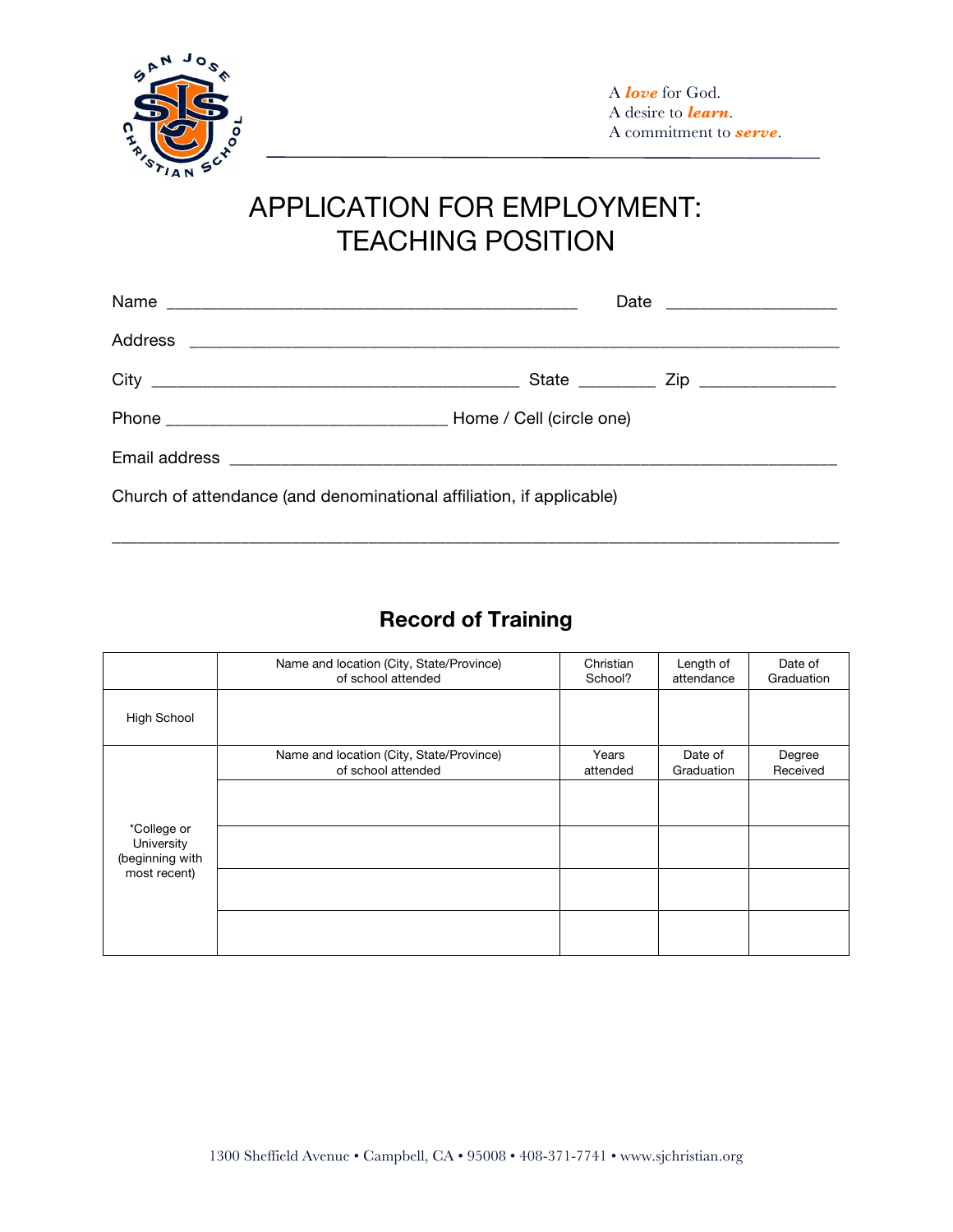## **Record of Experience**

| Name and location (City, State/Province) in which<br>you have taught, beginning with most recent | Christian<br>School? | Grade(s) and/or<br>Subject(s) taught | Number of<br>years you<br>taught there | Dates you<br>taught there |
|--------------------------------------------------------------------------------------------------|----------------------|--------------------------------------|----------------------------------------|---------------------------|
|                                                                                                  |                      |                                      |                                        |                           |
|                                                                                                  |                      |                                      |                                        |                           |
|                                                                                                  |                      |                                      |                                        |                           |
|                                                                                                  |                      |                                      |                                        |                           |
|                                                                                                  |                      |                                      |                                        |                           |

| Do you hold a teaching certificate?                     | State & Endorsements? ____________ |
|---------------------------------------------------------|------------------------------------|
|                                                         |                                    |
|                                                         |                                    |
| What is your teaching preference (Subject(s) or grade)? |                                    |

## **References**

\_\_\_\_\_\_\_\_\_\_\_\_\_\_\_\_\_\_\_\_\_\_\_\_\_\_\_\_\_\_\_\_\_\_\_\_\_\_\_\_\_\_\_\_\_\_\_\_\_\_\_\_\_\_\_\_\_\_\_\_\_\_\_\_\_\_\_\_\_\_\_\_\_\_\_\_\_\_\_\_\_\_\_\_\_

| Name | Contact Information | Occupation/<br>Position | Relationship<br>to you |
|------|---------------------|-------------------------|------------------------|
|      |                     |                         |                        |
|      |                     |                         |                        |
|      |                     |                         |                        |
|      |                     |                         |                        |
|      |                     |                         |                        |
|      |                     |                         |                        |
|      |                     |                         |                        |
|      |                     |                         |                        |

**\*Please include your complete credential file and transcripts of all college/university coursework.**